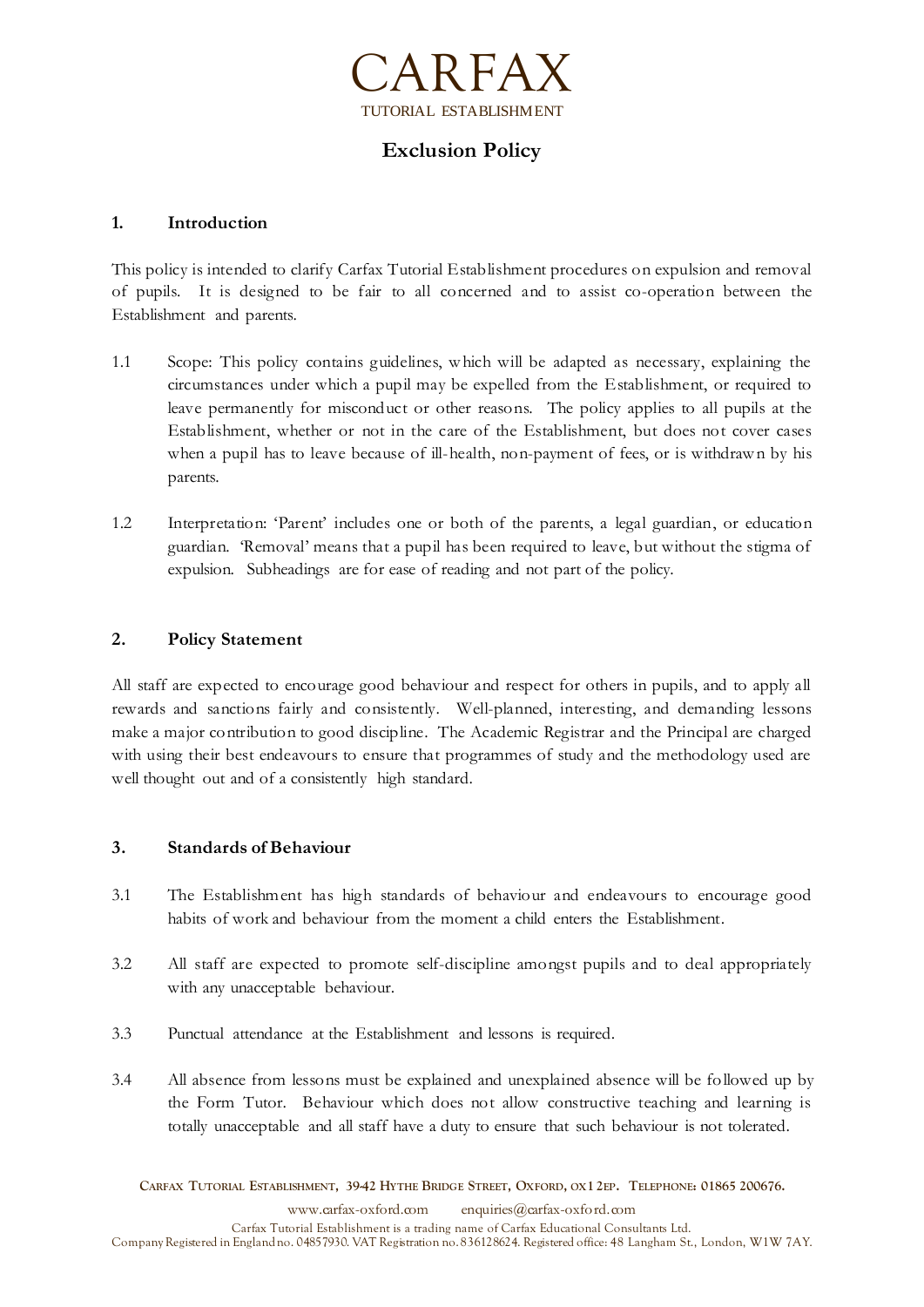3.5 Through regular discussions at Staff meetings, the Establishment endeavours to ensure that staff apply all standards consistently and fairly.

#### **4. Rewards and Sanctions**

All rewards and sanctions must be applied fairly and consistently.

- 4.1 Rewards
	- 4.1.1 The best way to ensure the highest standards in both behaviour and work is to create a positive ethos where the self-confidence and self-esteem of pupils is promoted by regular praise, congratulation, and affirmation. The CTE culture is dominated by a mutual respect between pupils and between staff and pupils will lead not only to harmonious relationships but also to the fulfilment of the pupils' potential both academically and socially.
	- 4.1.2 Rewards should outnumber sanctions.
- 4.2 Sanctions
	- 4.2.1 Sanctions should be applied when rewards have failed, or where it is necessary in the circumstances to show appropriate disapproval. All staff must seek to ensure that punishments are proportionate to offences, and should enable pupils to make reparation where possible. As far as possible, the sanction applied should be as constructive as possible.
	- 4.2.2 The following sanctions may be used in the Establishment in appropriate cases:
		- Order Marks
		- Completion of work at home or extra work (at CTE or at home)
		- Carrying out useful tasks to help the Establishment (community service)
		- Detention during CTE hours (at lunchtime) or outside CTE hours (provided that parents have been notified at least 24 hours previously).
			- o There are two, outside CTE hours detentions: 1 hour and an extended 1½ hours detention.
				- The extended detention may only be issued by the Academic Registrar.
		- Withdrawal of break or lunchtime privileges, e.g. 'lunchtime restriction'
		- Withholding participation in educational visits or sports events which are not essential to the curriculum
		- Fines  $(25, 25)$  for possession of tobacco
		- Suspension or expulsion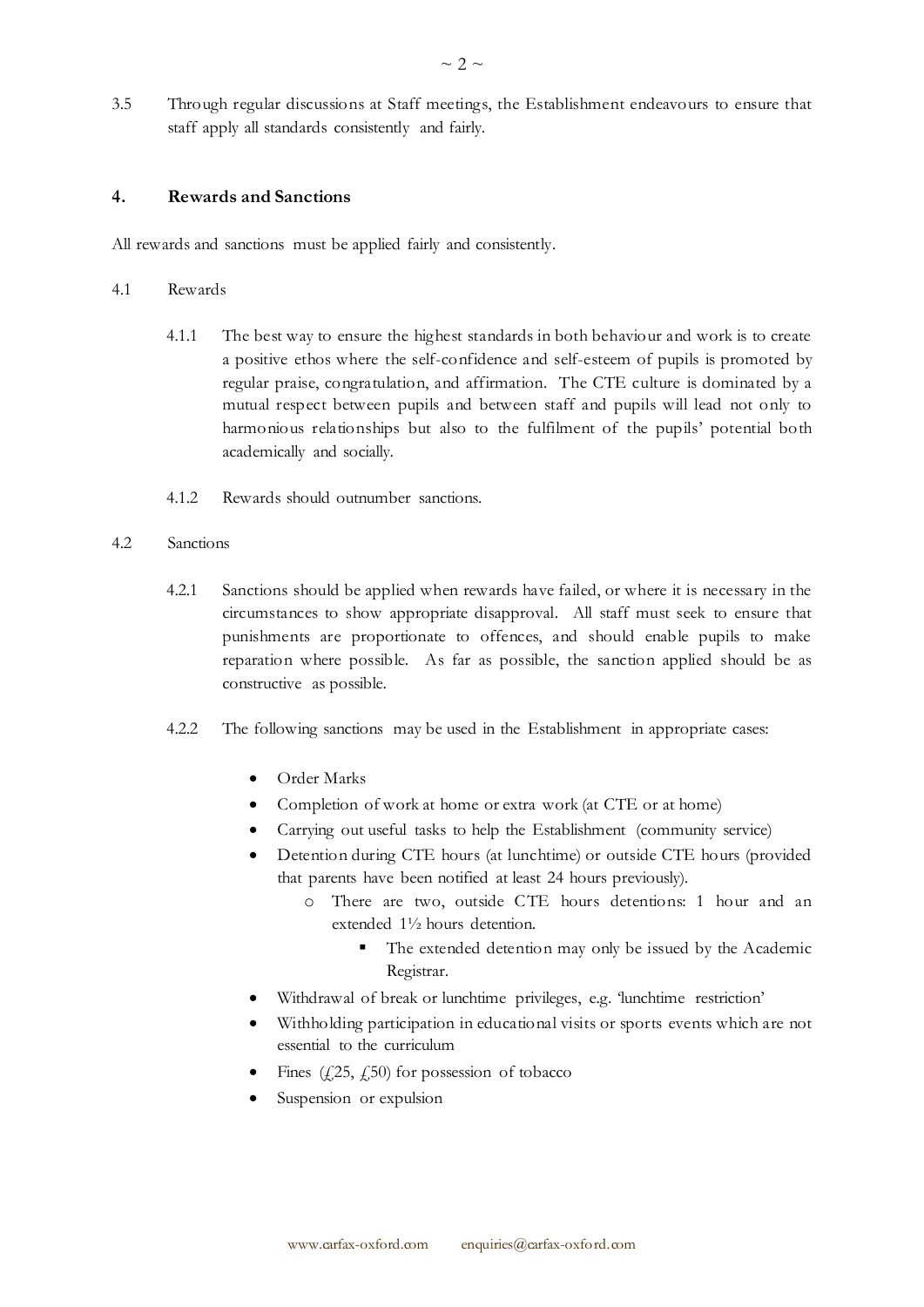#### **5. Suspensions and expulsions**

- 5.1 Only the Principal can suspend or expel a pupil. Recommendations for suspension/expulsion can only be made by the Academic Registrar.
- 5.2 Pupils may be suspended for one or more fixed periods, or expelled.

# **6. Parental Co-operation**

- 6.1 Parental co-operation forms part of the contract between the Establishment and all parents of pupils at the Establishment.
- 6.2 A refusal to abide by the terms of a suspension or expulsion may be considered a breach of contract.

# **7. Corporal Punishment and Restraint**

- 7.1 In accordance with the law there is no corporal punishment allowed by the Establishment. If authorised by the Principal, a tutor, or other member of staff may use 'reasonable force' to prevent a pupil from:
	- a. committing an offence; and/or
	- b. causing personal injury or damage (including to themselves).
- 7.2 The Principal has authorised all teaching staff to use reasonable force in the above circumstances.

#### **8. Involvement of Parents**

- 8.1 Parents will be involved in discipline cases as appropriate. Parents are also encouraged to support good behaviour and positive habits in their children.
- 8.2 Individual staff should not involve parents in discipline issues without first informing the Academic Registrar.

#### **9. Involvement of Staff**

- 9.1 The working of the Establishment's policies and procedures will be discussed regularly at Staff meetings. Staff will also be involved in discussions with pupils in Personal Tutor session.
- 9.2 Staff will also be called upon from time to time to identify problems that may be behind any bad behaviour, and to suggest possible courses of action.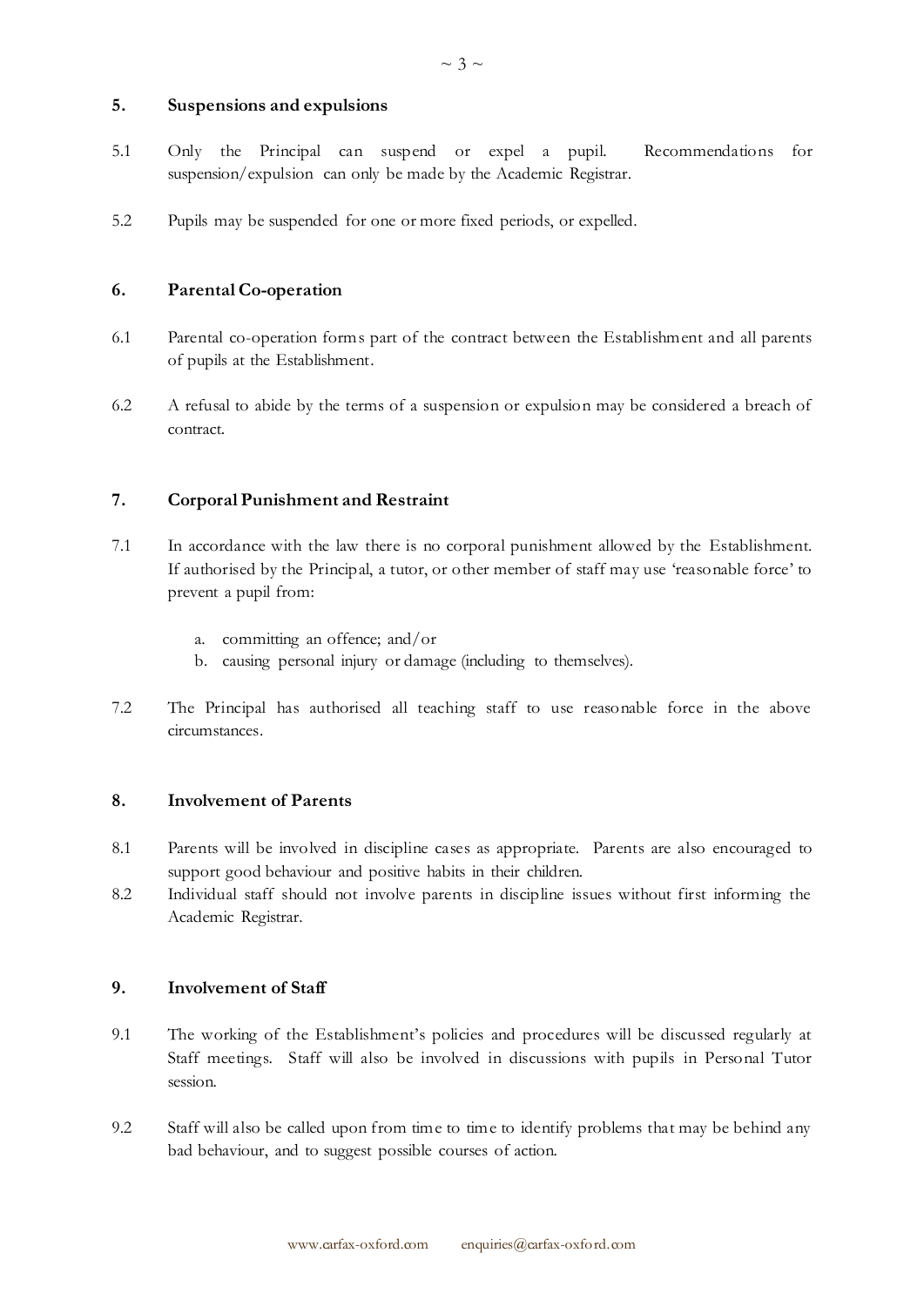#### **10. Involvement of Pupils**

- 10.1 The Establishment will be involved in reviewing its anti-bullying policies and procedures and in programmes to reinforce self-discipline and positive work and behaviour patterns.
- 10.2 Discussions in Personal Tutor sessions will inform the deliberations of Staff meetings.
- 10.3 The Academic Registrar is responsible for encouraging the positive contribution of pupils, e.g. through meeting with pupils.

# **11. Equal Opportunities**

All rewards and sanctions must be applied fairly and consistently and in accordance with the Establishment's Equal Opportunities Policy.

## **12. Suspensions**

Suspension is a sanction that is used where a pupil's behaviour goes beyond that which is acceptable within the CTE community. In these circumstances, the Establishment feels it is right that a pupil is temporarily excluded from the CTE community. When a pupil returns from suspension, the Establishment will try to support him so that he may return to normal routines and be accepted back into the community as quickly as possible. It is important for pupils and parents to understand that suspension for an isolated offence is meant as a sharp reminder of where the boundaries lie and is normally quickly forgotten. Repeated offences may result in expulsion.

In some instances a pupil may be internally suspended (removal from class, but not the site).

#### **13. Expulsions**

A decision to expel a pupil will only be taken as a last resort when a wide range of strategies for dealing with disciplinary offences has been employed to no avail or if an exceptional 'one-off' offence has been committed, e.g.:

#### **A. Misconduct**

The main categories of misconduct which may result in expulsion or removal are:

- a. Supply/possession/use of certain drugs and solvents or their paraphernalia or substances intended to resemble them, and alcohol and tobacco;
- b. Blackmail, violence (actual or threatened), intimidation, racism, against a pupil or member of staff;
- c. Persistent bullying, whether physical, verbal, or emotional;
- d. Misconduct of a sexual nature; supply and possession of pornography;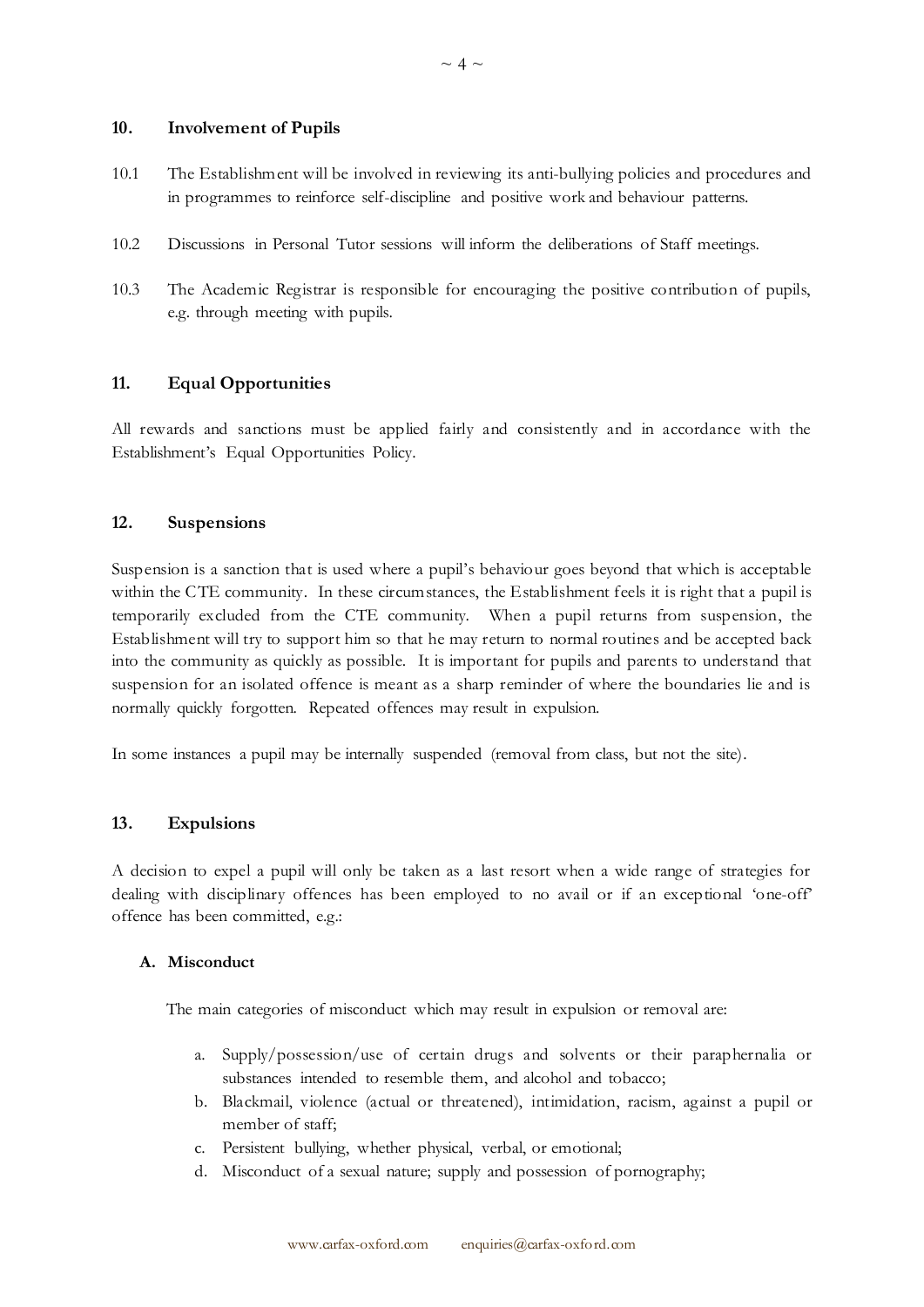- e. Possession or use of unauthorised firearms or other weapons;
- f. Theft or vandalism including computer hacking;
- g. Persistent attitudes or behaviour which are inconsistent with the Establishment's ethos and discipline;
- h. Other serious misconduct towards a member of the CTE community or which brings the Establishment into disrepute (single or repeated episodes) on or off CTE premises.

#### **B. Other Circumstances**

A pupil may be required to leave if, after all appropriate consultation, the Principal is satisfied that it is not in the best interests of the pupil, or of the Establishment, that he remains at the Establishment.

#### **14. Investigation Procedure**

- 14.1 A complaint which could lead to a pupil being excluded will be investigated thoroughly and fairly. Investigation of a complaint or rumour about serious misconduct will normally be coordinated by the Academic Registrar, and its outcome will be reported to the Principal. The pupil will have the opportunity to state his/her side of the case.
- 14.2 If the Academic Registrar considers it warranted, she will inform the parents of the alleged offence and invite them to discuss the matter fully, with her and the pupil concerned.
- 14.3 Staff may decide to search a pupil's personal storage area or belongings, or may require him to turn out pockets and bags, if there is reasonable cause to do so. If necessary, the police may be called.
- 14.4 An investigation and any subsequent meeting will be conducted fairly and in a way which is appropriate to an educational establishment, without legal procedures. The Principal will consider the complaint/s and the evidence, including statements made by and/or on behalf of the pupil. Unless the Principal considers that further investigation is needed, he will decide whether the complaint has been sufficiently proven. The standard of proof shall be the civil standard, i.e. the balance of probabilities. Appropriate reliance may be placed on hearsay evidence, but the Academic Registrar will not normally refer to the pupil's disciplinary record at this stage.
- 14.5 If the complaint has been proven, the Principal will outline the range of disciplinary sanctions which he considers are open to him. He will take into account any further statement which the pupil and/or others present on his behalf wish to make. The pupil's disciplinary record will be taken into account. Then, or at some later time within 24 hours, the Principal will give his decision, with reasons.
- 14.6 If the Principal decides that a pupil must leave the Establishment, he will consult with a parent before deciding on the pupil's leaving status (see below).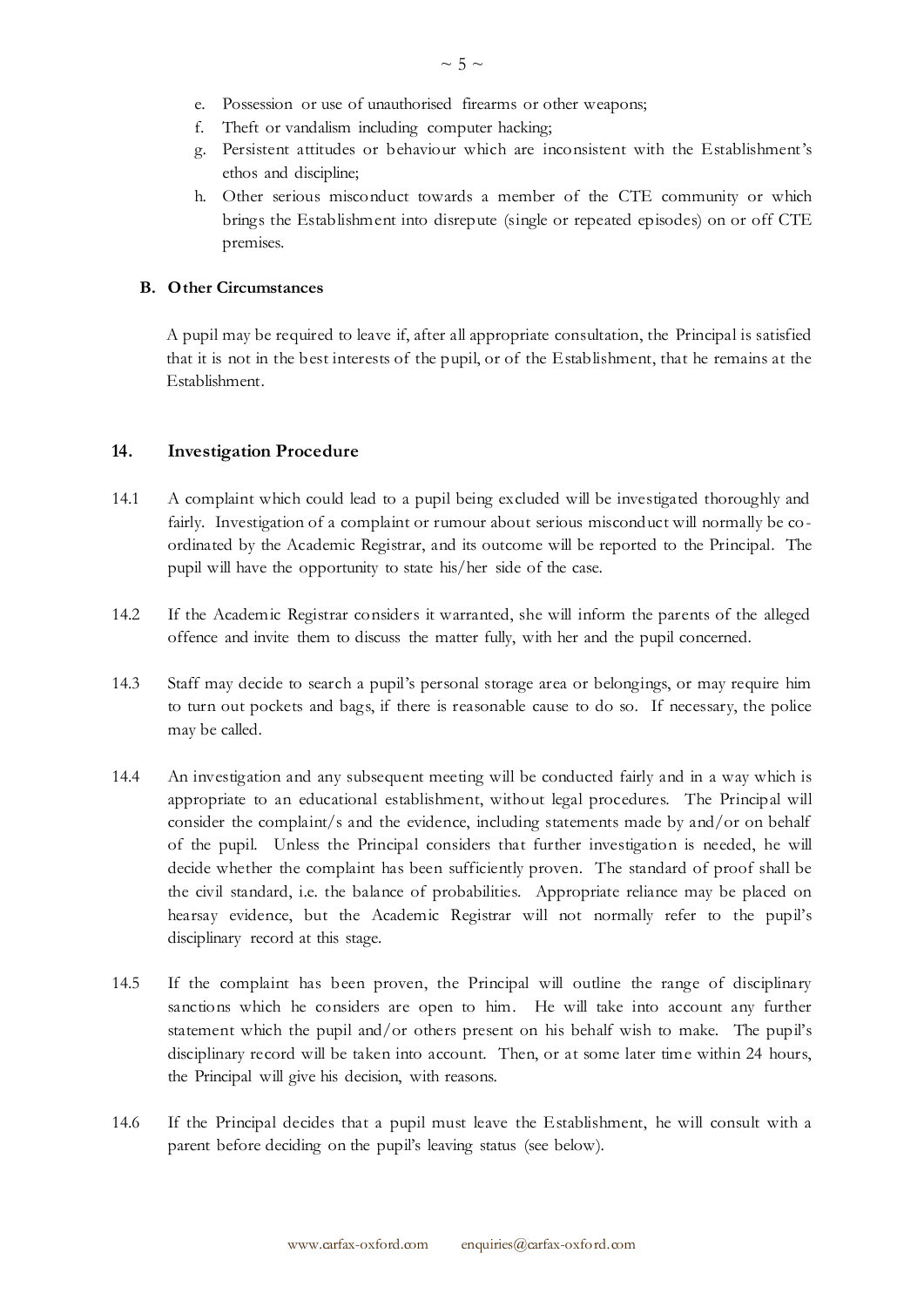- 14.7 If a pupil is required to leave the Establishment, his leaving status will be 'expelled' or 'withdrawn by parents'.
- 14.8 In the case of expulsion, the pupil will not be entitled to sit public examinations on CTE premises.
- 14.9 In the case of 'removal', the pupil will be permitted to return and sit public examinations on CTE premises. Any balance of account is payable without refund or credit of the deposit. Fees in lieu of notice will not be payable.
- 14.10 In the case of 'withdrawal', the pupil will be permitted to return and sit public examinations on CTE premises. Any balance of account is payable but the deposit will be refunded. Fees in lieu of notice will not be payable.
- 14.11 A pupil may be suspended while the matter is under investigation.

#### **15. Leaving Status**

- 15.1 Explanation: If a pupil is expelled or required to leave, his/her leaving status will be one of the following: 'expelled', 'removed', or 'withdrawn by parents'.
- 15.2 Detail: Additional points of leaving status include:
	- a. The form of letter which will be written to the parents and the form of announcement in the Establishment that the pupil has left.
	- b. The form of reference which will be supplied for the pupil.
	- c. The entry which will be made on CTE record and the pupil's status as a leaver.
	- d. Arrangements for transfer of any course and projec t work to the pupil, his parents, or another school.
	- e. Whether (if relevant) the pupil will be permitted to return to CTE premises to sit public examinations.
	- f. Whether (if relevant) the Establishment can offer assistance in finding an alternative placement for the pupil.
	- g. Whether the pupil will be entitled to leavers' privileges.
	- h. The conditions under which the pupil may re-enter CTE premises in the future.
	- i. Financial aspects: payment of any outstand ing fees and extras; whether the deposit will be returned or credited; refund of prepaid fees.

# **16. Appeal**

16.1 Parents are entitled to appeal to the Establishment against any expulsion. A letter stating the intention to appeal should be sent to the Academic Registrar within 72 hours of the decision being notified to parents. In their application, the parents must state the ground on which they are asking for a review and the outcome which they seek. The pupil shall remain suspended until the review has taken place.